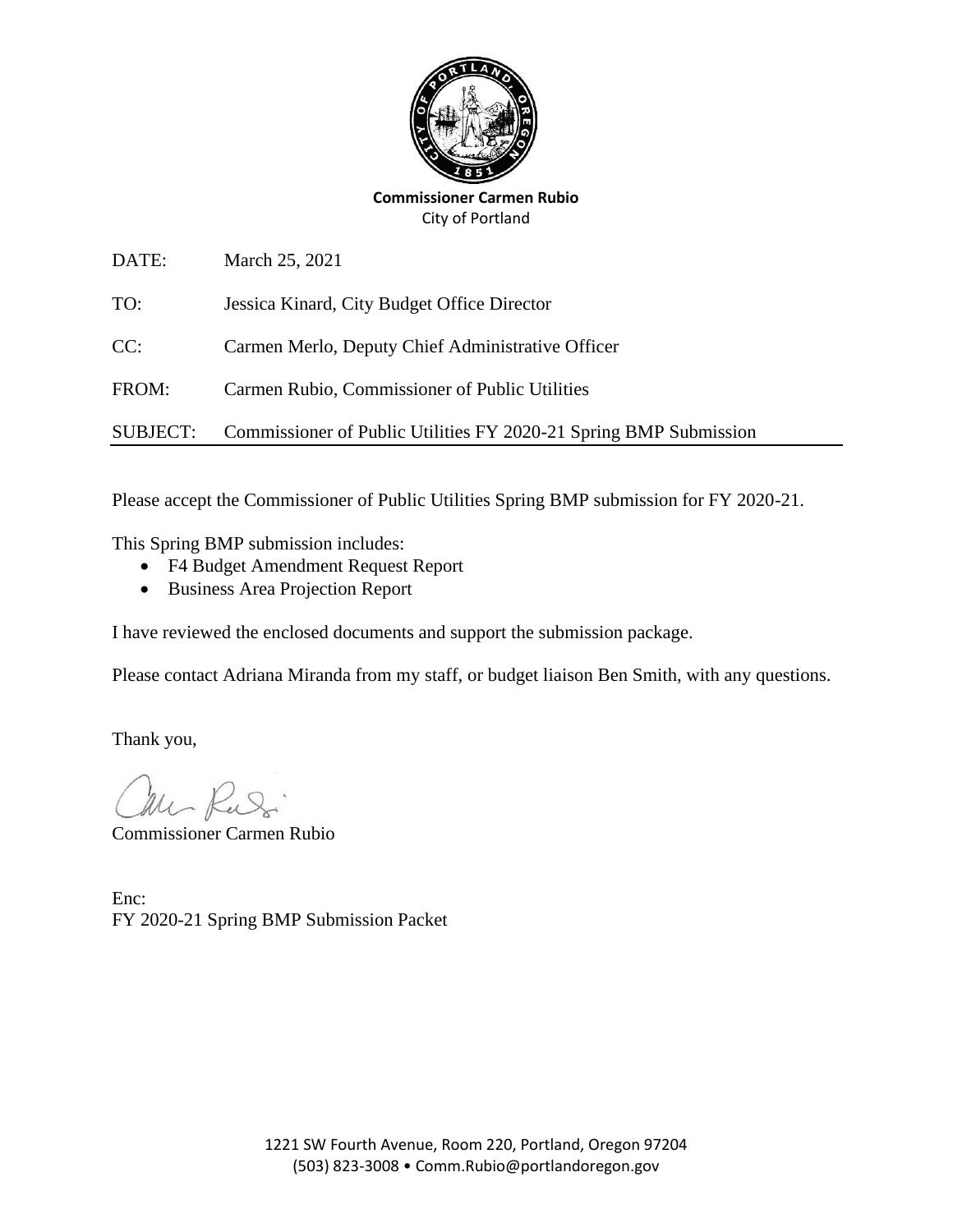# Page 1 of 1 Run Time: 12:26:18 PM

## **PU - Commissioner of Public Utilities DP Type Technical Adjustments**

**Request Name:** 11743 -CPU - Technical Adjustments

### **Package Description**

Technical adjustments to align projected spending with major object code budget authority.

#### **Service Impacts**

NA

#### **Equity Impacts**

NA

| <b>Account Name</b> |                                 | 2020-21 SPRING Requested<br>Adi |  |
|---------------------|---------------------------------|---------------------------------|--|
| Expense             | Internal Materials and Services | 10,000                          |  |
|                     | Personnel                       | $-10,000$                       |  |
| <b>Expense</b>      | Sum:                            | $\mathbf{0}$                    |  |
|                     |                                 |                                 |  |